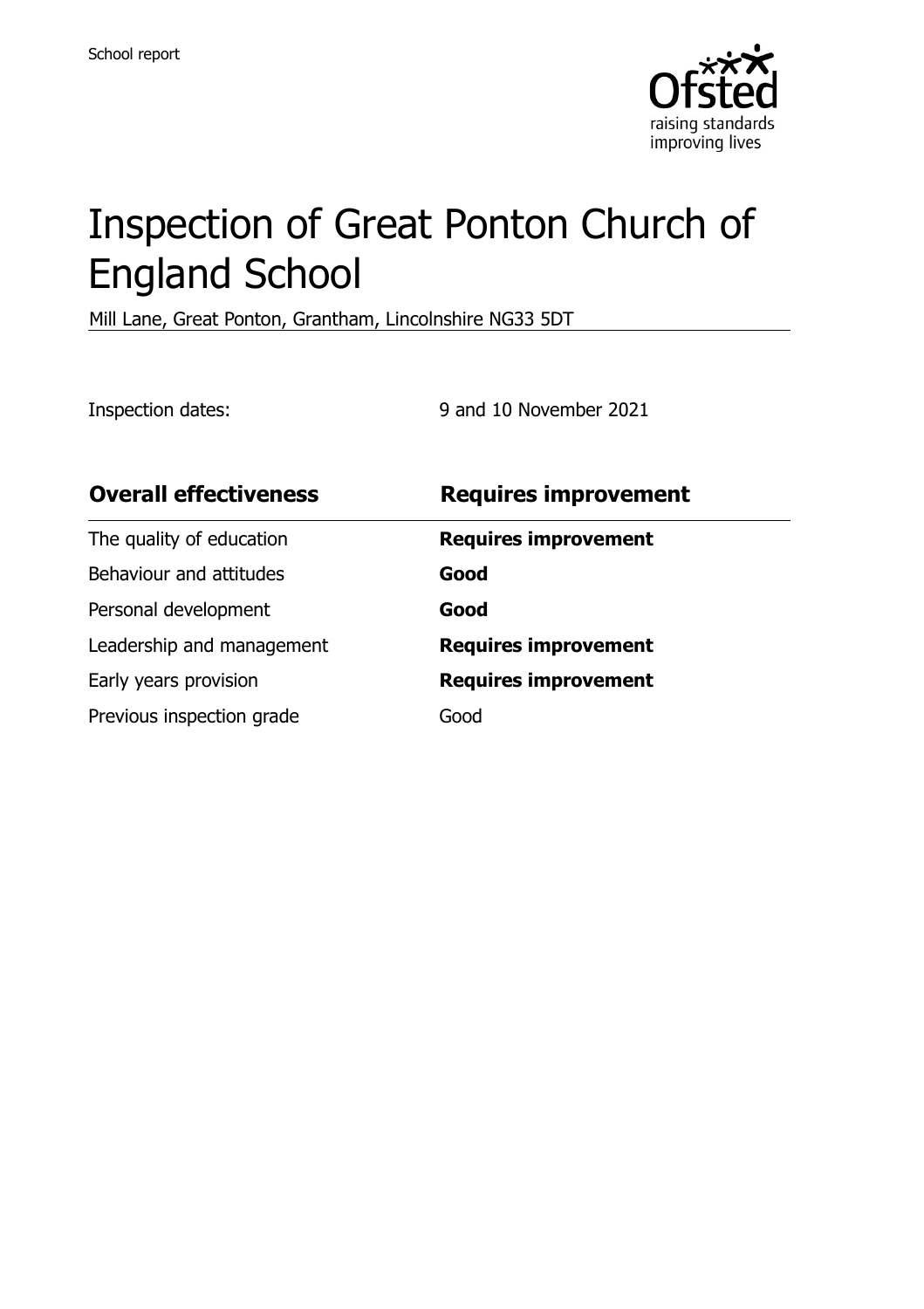

#### **What is it like to attend this school?**

Pupils like being at school. They like to learn. Leaders prioritise pupils' well-being. Pupils work and play happily with each other. They told inspectors that they feel safe. Pupils know that there is always a member of staff they can speak to if they are worried.

The quality of education is not consistently good enough. Expectations are not always high enough. Pupils do not achieve as well as they should. In some subjects, including in mathematics, the curriculum is not taught consistently well throughout the school. This means that pupils do not gain the knowledge and skills they should over time.

Pupils generally behave well in lessons and around the school site. They are polite and caring towards each other. Pupils know the difference between right and wrong. They know what is expected of them. Pupils told inspectors that bullying is not tolerated. They are good at listening to the views of others. One pupil, typical of many, said: 'This is a happy school. It's easy to make friends.'

Most parents and carers are positive about the school. They appreciate the support their children receive. They like that staff put the pupils' well-being at the heart of the school. Some parents would like more information about what their children are learning.

#### **What does the school do well and what does it need to do better?**

Following some significant staff turnover, leaders have begun to act quickly to bring about improvement. Curriculum plans are being reviewed. Some subjects are at a more advanced stage of planning than others. Some subject leaders are not always clear about how to improve the curriculum in their subject. Leaders have developed a strong curriculum for physical education, phonics and early reading. However, in the wider curriculum, subjects, including music, history and geography, are at an early stage of development. In these subjects, the important knowledge that pupils need to learn, from Reception to the end of key stage 2, is not fully planned.

Reading is a priority in the school. The daily phonics sessions are well structured. Pupils learn to read in a systematic way from the moment they start at the school. Books are matched to the letters and sounds that pupils are learning. Pupils use their decoding skills well to sound out unfamiliar words. When pupils fall behind, staff are quick to provide support. Pupils enjoy reading and talking about the books they have read.

The mathematics curriculum is well planned. However, there is inconsistency in how mathematics is taught across the different classes. Leaders have not agreed how mathematics should be taught at the school. Teachers' subject knowledge is sometimes not strong enough. This means that the subject content is not always presented clearly. Teachers do not consistently check pupils' understanding,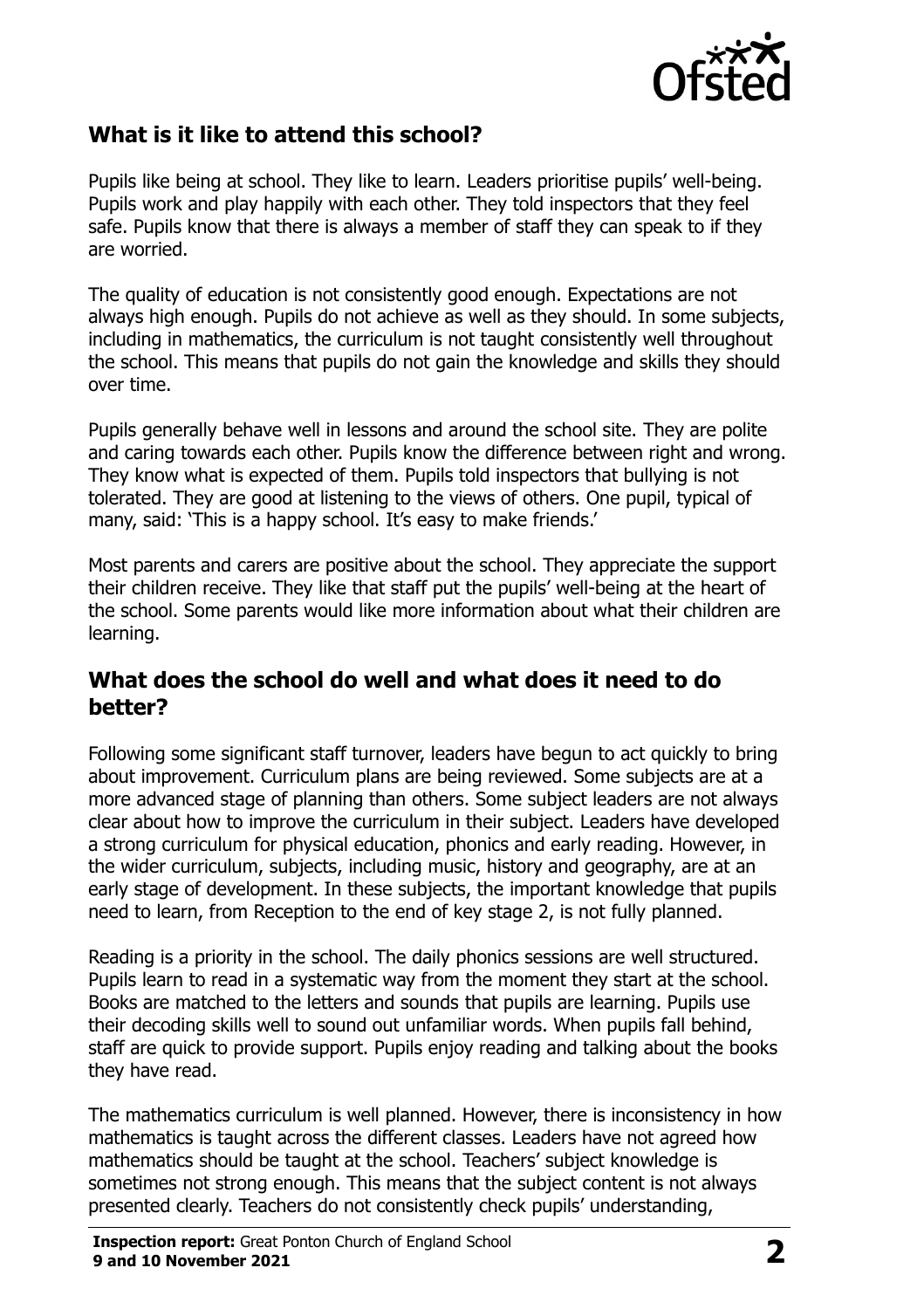

particularly if they fall behind. On occasions, pupils are moved on to new concepts before they are ready. Pupils are not always given enough opportunities to revisit and practise what they have learned. For example, when working with fractions, pupils confused numerators and denominators. Pupils told inspectors that they would like more opportunities to strengthen their confidence in this subject. Pupils do not routinely take pride in their work in mathematics because expectations are not high enough.

Plans for what children will learn are at an early stage of development in many subjects in early years. Leaders have not set out how learning in early years connects with learning that pupils will encounter as they move through the school. Planning is stronger for phonics and early reading. Staff ensure that there is a strong focus on children's vocabulary and the language and comprehension necessary to read.

Leaders do not routinely ensure that pupils with special educational needs and/or disabilities (SEND) receive the full curriculum. Sometimes, staff provide high-quality support. However, not all staff successfully adapt the curriculum well enough for pupils with SEND.

Leaders promote pupils' personal development well. They create a positive and respectful culture. Relationships between pupils and adults are positive. Pupils know how to eat healthily and maintain an active lifestyle. Pupils understand British values such as democracy and the rule of law. They are good at listening to the ideas of others and respect different points of view. However, some pupils' understanding of different faiths is weak.

Leaders are aware of disadvantaged pupils' needs. They provide resources to support the well-being of these pupils. However, leaders do not have a sharp enough grasp of disadvantaged pupils' achievement. They do not routinely track the impact of their work to support disadvantaged pupils.

Governors are knowledgeable about the work of the school. They understand their statutory duties. Leaders engage well with staff. They take account of staff workload and well-being. Staff morale is positive. They are optimistic about the leadership of the school.

## **Safeguarding**

The arrangements for safeguarding are effective.

Leaders provide strong support to vulnerable pupils and their families. They act quickly when they have a safeguarding concern. Leaders work closely with external agencies so that pupils receive the support they need. They maintain detailed records of pupils for whom they have safeguarding concerns.

Staff are appropriately trained. Leaders check that staff know how to spot pupils at risk of harm. Staff pass any concerns on quickly. Pupils have a strong awareness of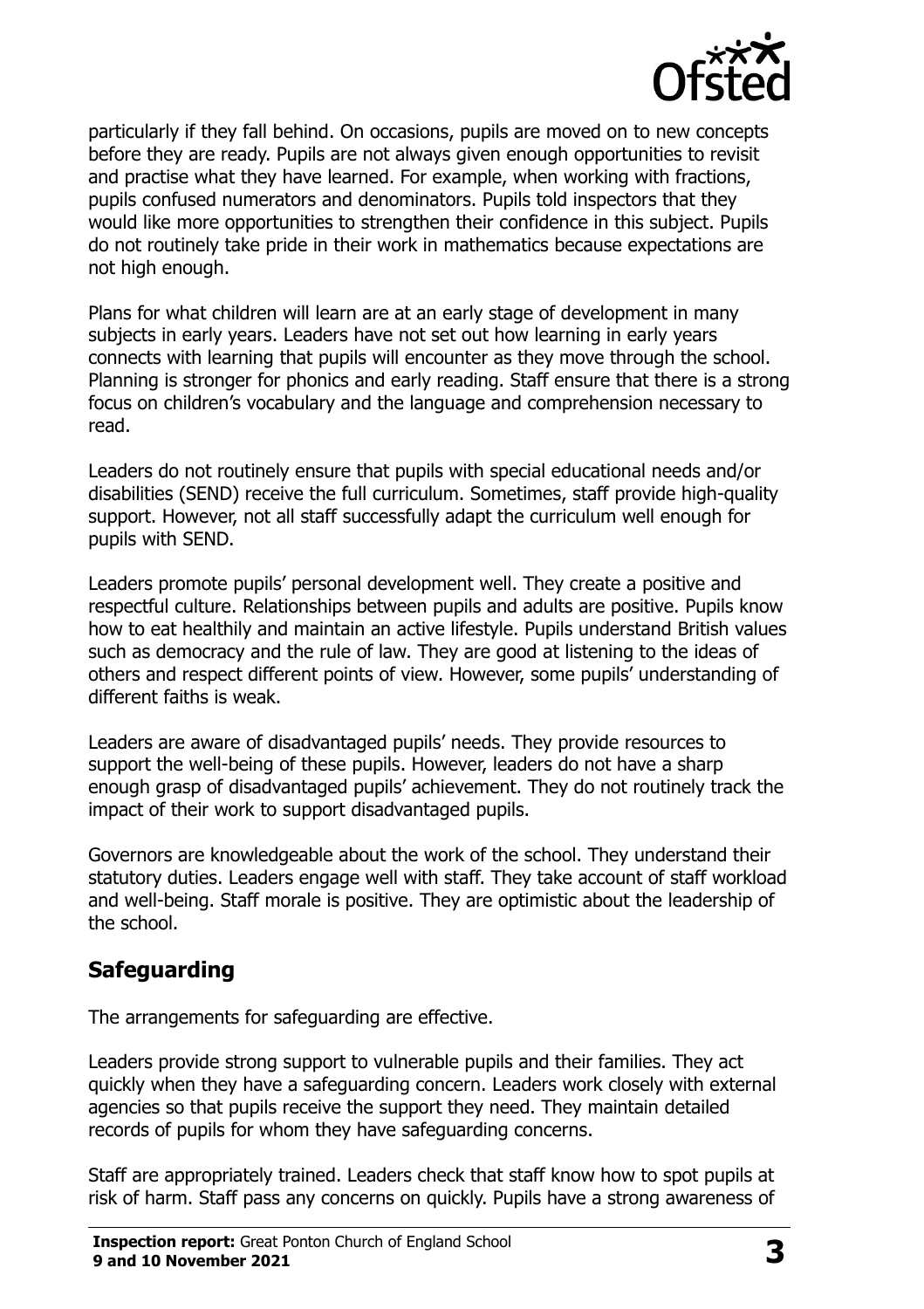

how to stay safe online. Leaders have ensured that the curriculum provides opportunities for pupils to learn how to stay safe.

## **What does the school need to do to improve?**

#### **(Information for the school and appropriate authority)**

- The curriculum is not implemented well enough in mathematics. Some teachers' own subject knowledge is not strong enough. Not all teachers ensure that pupils have the knowledge they need to complete complex tasks. Teachers do not routinely check pupils' knowledge before introducing new content. This can limit how well pupils build their learning over time. Leaders should ensure that teachers have the necessary subject knowledge and know how to check pupils' understanding effectively, so that pupils develop their knowledge and skills in this subject.
- The curriculum is not well planned in some subjects, including in early years. In these subjects, plans do not clearly identify what important knowledge pupils need to learn and when, from early years to Year 6. As a result, pupils across all year groups do not achieve as highly as they should. Leaders should ensure that the curriculum is planned precisely in each subject. Leaders should identify what pupils will learn and when, so that they are able to build their knowledge over time.
- Subject leaders have not all acquired the expertise they need to lead their subjects. This limits their ability to bring about improvements to the curriculum and pupils' achievement. Leaders should ensure that subject leaders have the necessary knowledge and skills to lead their subject areas successfully.
- Not all staff successfully adapt the curriculum well enough for pupils with SEND. Leaders have not established rigorous systems to assess and meet these pupils' individual needs. As a result, pupils with SEND do not always receive a goodquality education. Leaders should make sure that all pupils with SEND receive the support they need, so that they achieve as highly as they should.
- Leaders do not routinely check on the achievement of disadvantaged pupils. As a result, they do not have a sharp enough understanding of how well these pupils achieve. Leaders should ensure that their oversight of disadvantaged pupils' achievement is precise, to enable them to identify when further support is necessary so that these pupils achieve as highly as they should.

## **How can I feed back my views?**

You can use [Ofsted Parent View](http://parentview.ofsted.gov.uk/) to give Ofsted your opinion on your child's school, or to find out what other parents and carers think. We use information from Ofsted Parent View when deciding which schools to inspect, when to inspect them and as part of their inspection.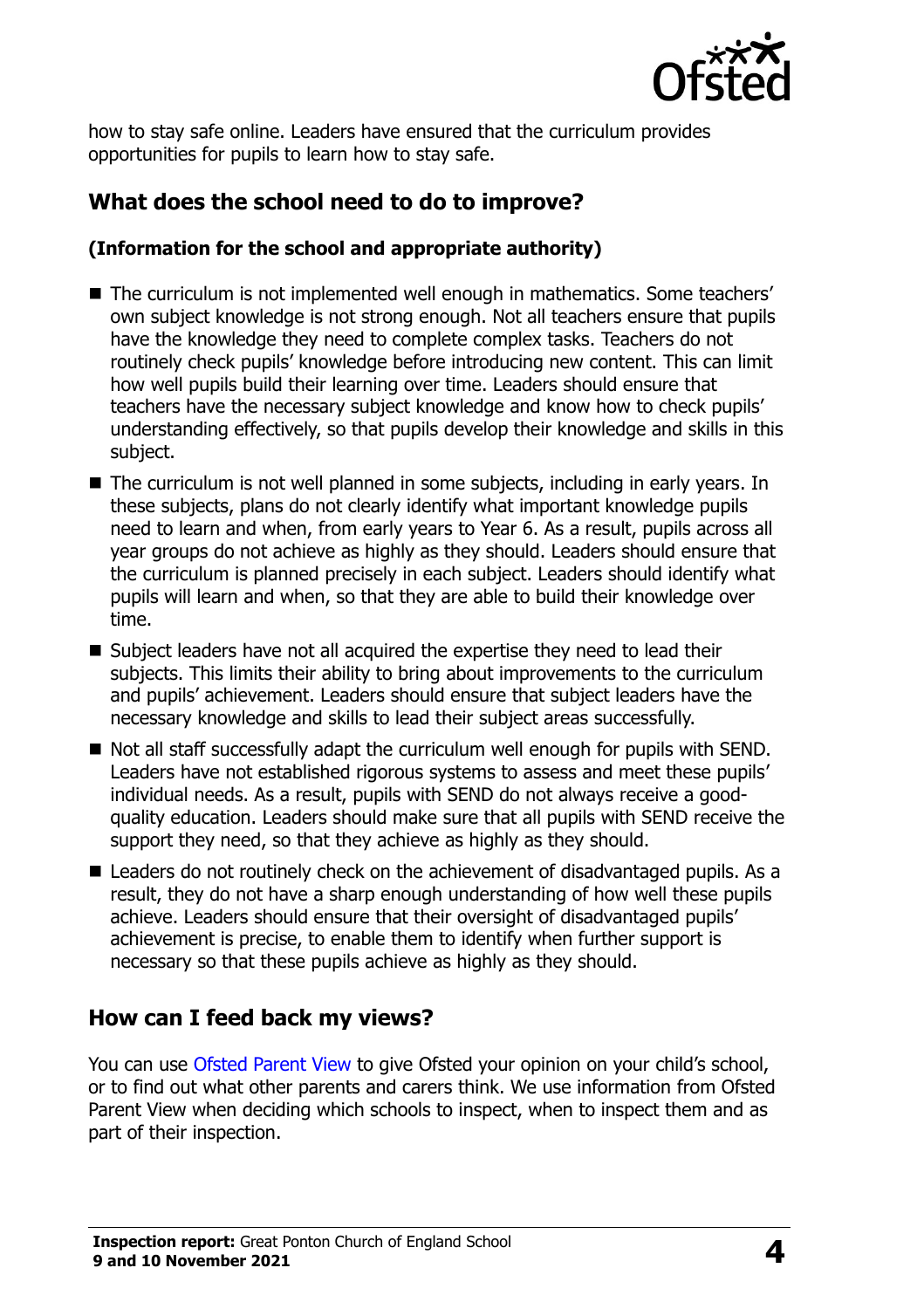

The Department for Education has further quidance on how to complain about a school.

If you are the school and you are not happy with the inspection or the report, you can [complain to Ofsted.](http://www.gov.uk/complain-ofsted-report)

#### **Further information**

You can search for [published performance information](http://www.compare-school-performance.service.gov.uk/) about the school.

In the report, '[disadvantaged pupils](http://www.gov.uk/guidance/pupil-premium-information-for-schools-and-alternative-provision-settings)' refers to those pupils who attract government pupil premium funding: pupils claiming free school meals at any point in the last six years and pupils in care or who left care through adoption or another formal route.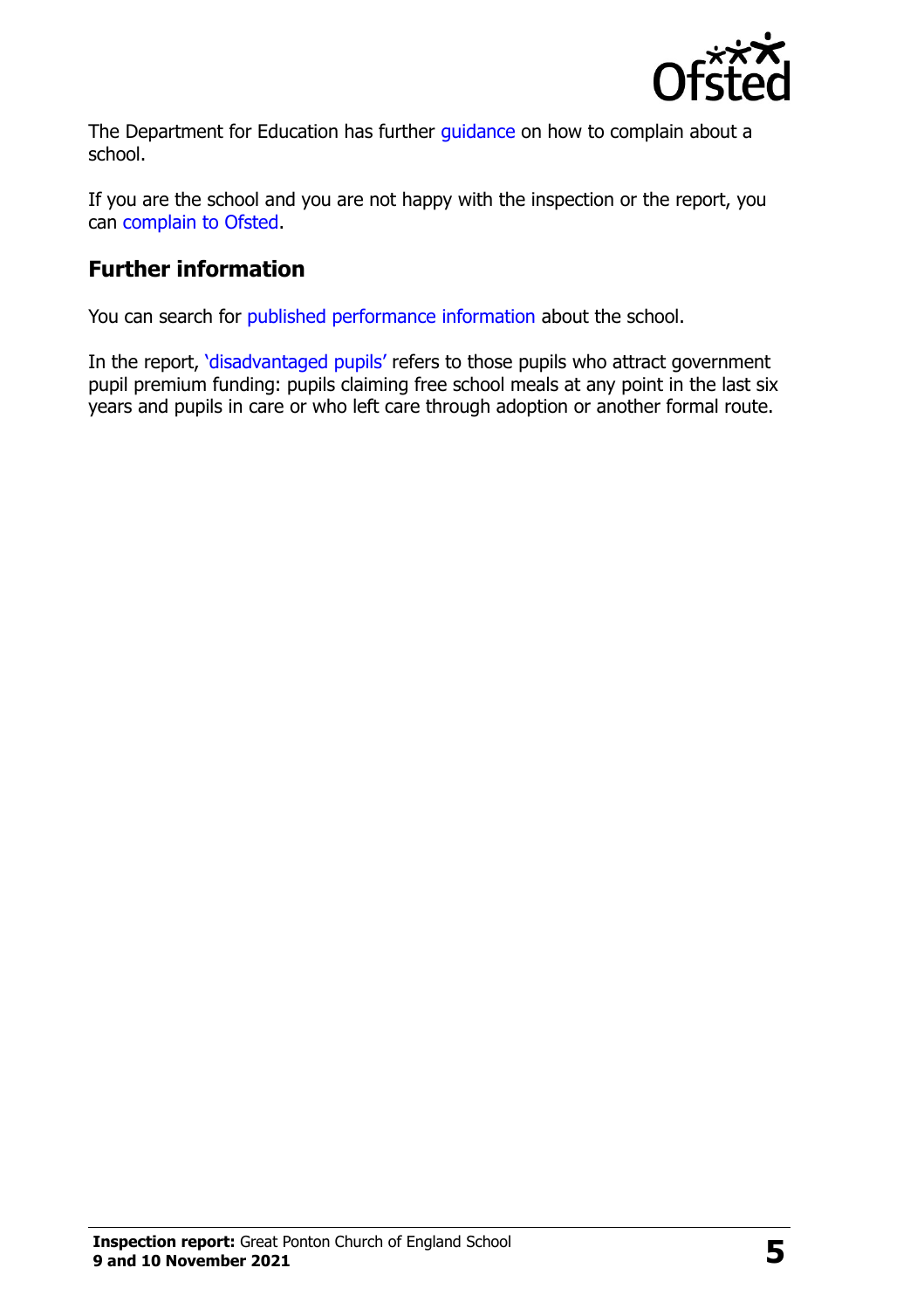

## **School details**

| Unique reference number             | 120602                                                               |
|-------------------------------------|----------------------------------------------------------------------|
| <b>Local authority</b>              | Lincolnshire                                                         |
| <b>Inspection number</b>            | 10200287                                                             |
| <b>Type of school</b>               | Primary                                                              |
| <b>School category</b>              | Voluntary aided                                                      |
| Age range of pupils                 | 4 to 11                                                              |
| <b>Gender of pupils</b>             | Mixed                                                                |
| Number of pupils on the school roll | 75                                                                   |
| <b>Appropriate authority</b>        | The governing body                                                   |
| <b>Chair of governing body</b>      | David Simmonds                                                       |
| <b>Headteacher</b>                  | Keith Leader                                                         |
| Website                             | www.greatpontonprimaryschool.co.uk                                   |
| Date of previous inspection         | 5 December 2018, under section 8 of the<br><b>Education Act 2005</b> |

## **Information about this school**

■ The chair of governors took up his post in September 2021.

#### **Information about this inspection**

The inspectors carried out this inspection under section 5 of the Education Act 2005.

This was the first routine inspection the school had received since the COVID-19 pandemic began. Inspectors discussed the impact of the pandemic with school leaders, and have taken that into account in their evaluation.

- Inspectors met with the headteacher, deputy headteacher, subject leaders, the leader with responsibility for pupils with SEND, the early years leader and a sample of teaching and support staff.
- $\blacksquare$  The lead inspector met with representatives of the governing body, including the chair of governors.
- Inspectors carried out deep dives in these subjects: reading, mathematics, music and physical education. For each deep dive, inspectors met with subject leaders,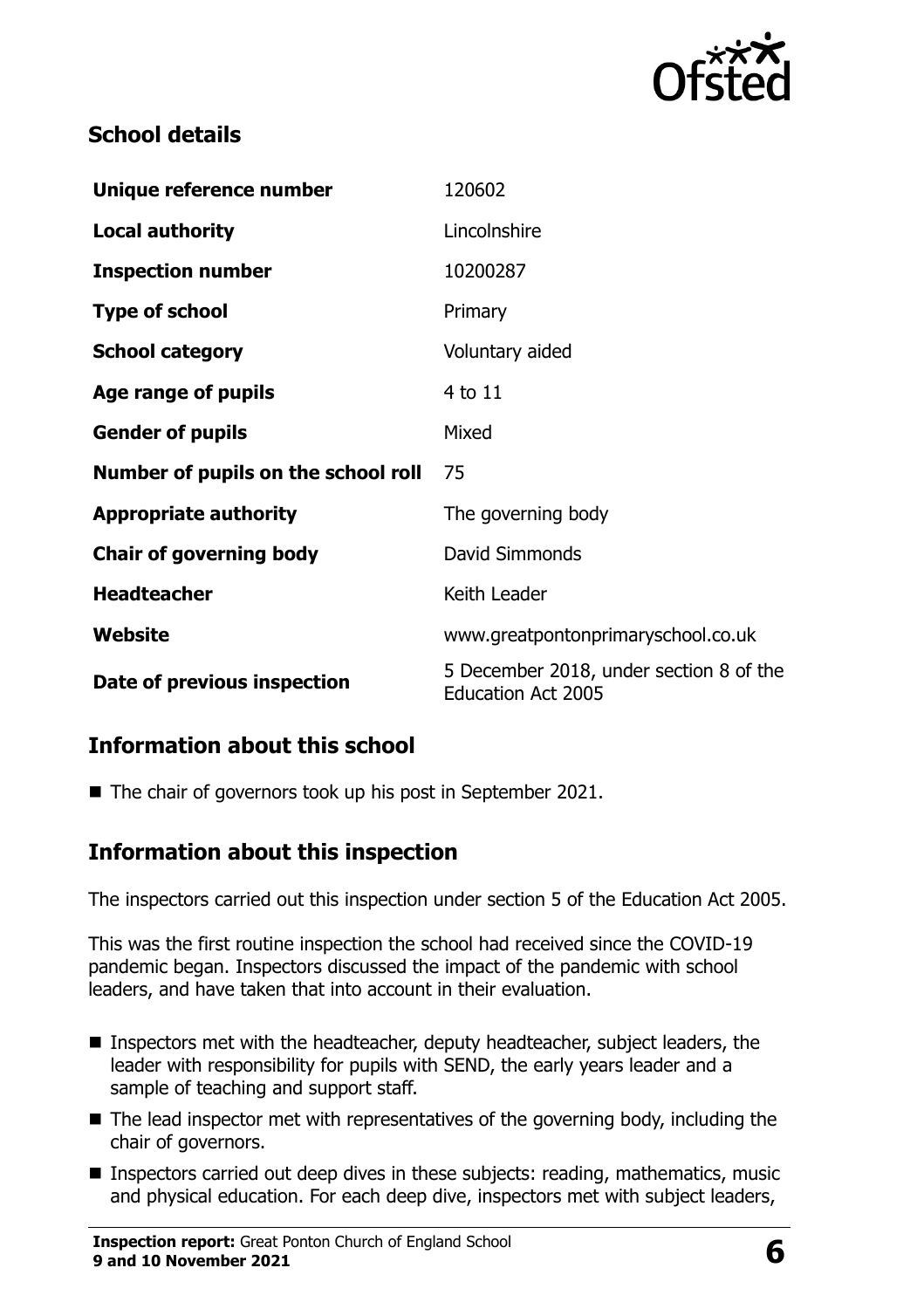

looked at curriculum plans, visited a sample of lessons, spoke with teachers and pupils and looked at a sample of pupils' work.

- Inspectors examined a range of school documentation, including leaders' selfevaluation, improvement plans and documentation relating to attendance and pupils' behaviour.
- The lead inspector met with the designated safeguarding lead and considered the safeguarding policy, training records and examples of safeguarding concerns.
- Inspectors considered the responses to Ofsted's online survey, Parent View, and the responses to Ofsted's free-text service. They also considered the responses to Ofsted's staff survey and the pupil survey.

#### **Inspection team**

Damien Turrell, lead inspector Her Majesty's Inspector

Rob Gooding **No. 2018** Construction Construction Construction Construction Construction Construction Construction Construction Construction Construction Construction Construction Construction Construction Construction Cons